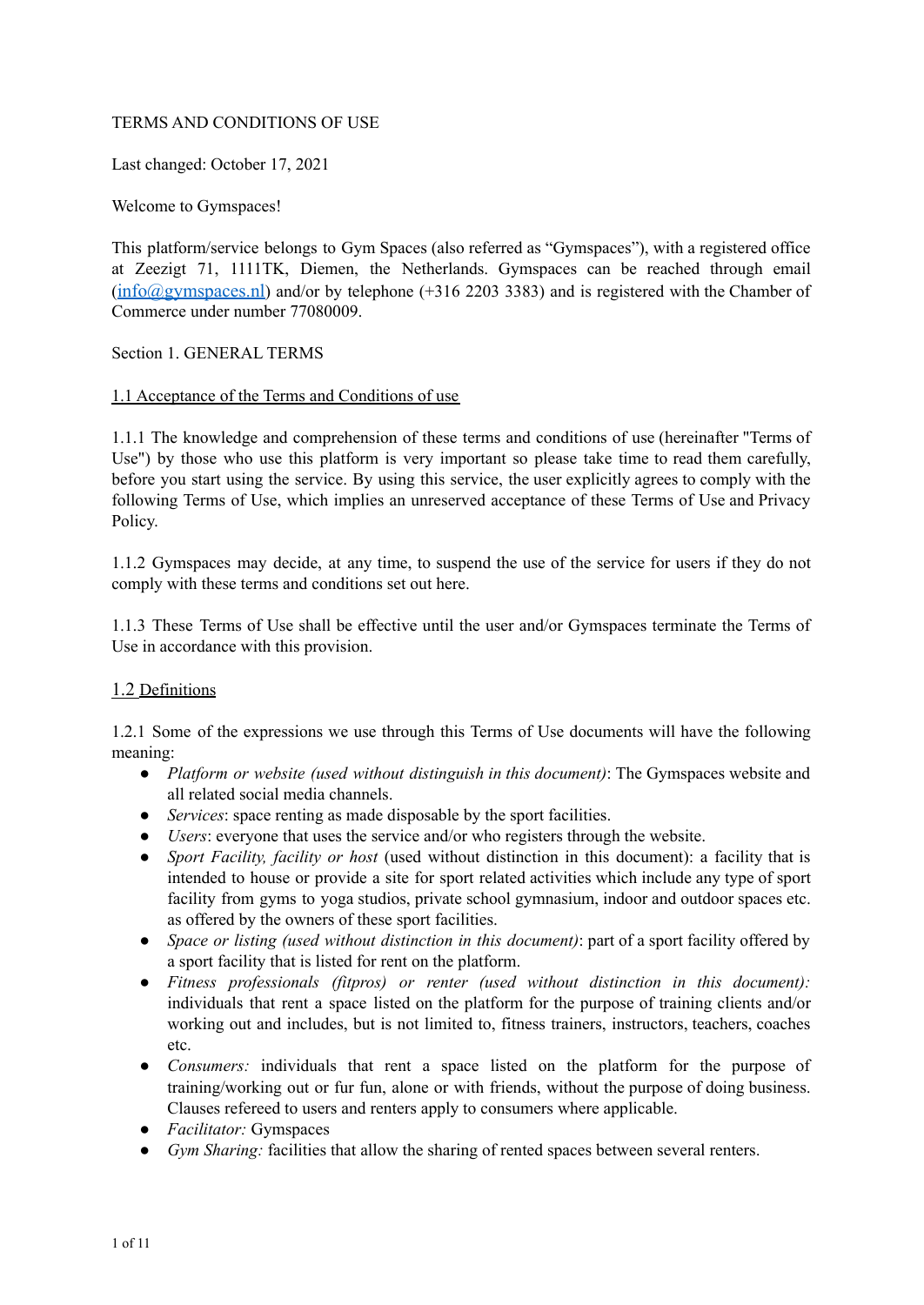*● Structured-renting memberships or contract/membership(used without distinction in this document*): rental periods of multiple hours per week or rental periods of 1 or more months.

1.2.2 Additional terms may be defined in specific sections of this document.

### Section 2. SERVICES OFFERED THROUGH THE PLATFORM

### 2.1 General provisions

2.1.1 Gymspaces is an online platform designed for people who have a Sport Facility and people who want to use these facilities in order to coordinate the rent of available spaces, facilitate the relationship between users and help create a community dedicated to sports and training. Gymspaces does not operate as a sport facility itself but only helps users, contact with each other, establish and manage the facility renting relationship.

2.1.2 The services offered on the platform are not sold directly by Gymspaces. The website, owned by Gymspaces, is designed for the promotion and sale of services to private and non-private customers (B2C), that include, the renting out of sport facility spaces.

2.1.2 Gymspaces implements a freemium model, which means that some services are offered for free, and others are paid features. All payments required to sport facilities or renters will be displayed on the platform before they accept any service or make any booking. By accepting the service sport facilities/renters agree to the payments as described, without limitation.

### 2.2 Terms applicable to users

2.2.1 *Services for renters*: in order for users to rent or otherwise reserve a space in a sports facility as listed on Gymspaces, the user must register by creating an account.

2.2.2 *Services of ered by/ for consumers*: by registering for the service, providing all the data as required, can rent spaces in sport facilities, as listed on the website and otherwise available through email, and use them along with their friends/colleagues.

2.2.3 *Services of ered by/ for fitness professionals*: by registering for the service, providing all the data as required, fitness professionals can rent spaces in sport facilities, as listed on the website and otherwise available through email, and use them along with their customers/clients.

2.2.4 *Services of ered by sport facilities*: by registering, providing all the data as required, owners/persons responsible for the sport facilities, can list the facility on the Gymspaces website and offer for rent or otherwise make available the facility for customers that can rent it. Part of this service is "Long-term lease", where we help facilities find a renter for a longer period of time (3, 6, 12, or more months). Gymspaces will help the Sport Facilities by providing a simple leasing contract in the form of a fillable contract template, which can be modified and updated any time by the parties, without any responsibility, liability or active involvement by Gymspaces.In some cases, Sport facilities with enough room to host multiple renters with their client(s) at the same time, can offer renters the possibility to share the space.

#### 2.3 Service fees

2.3.1 For the provided service, Gymspaces will charge a fee as follows.

• 20% commission on the total price for hourly rentals that are not considered a membership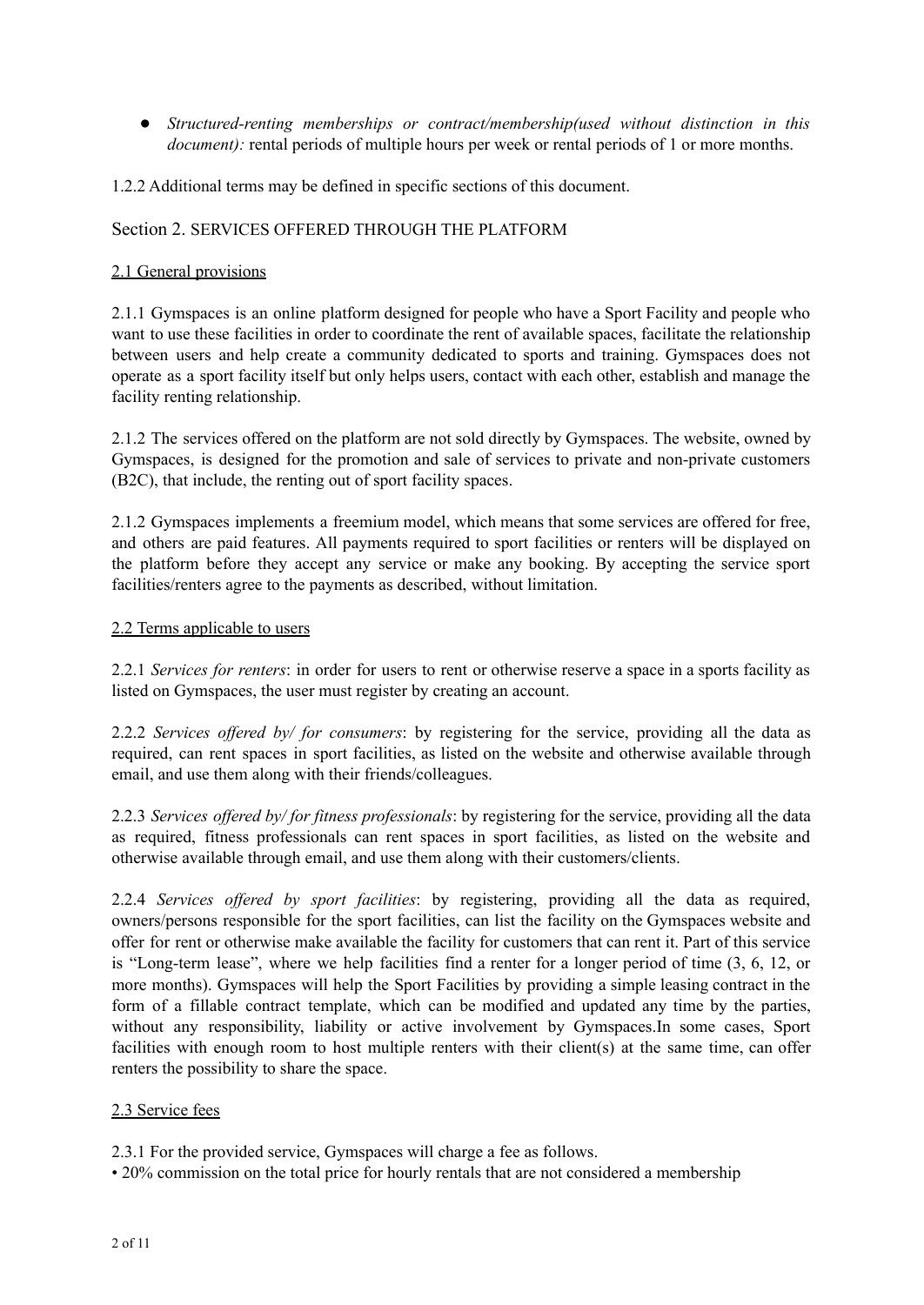$\cdot$  <sup>1</sup>% commission on the total price of any membership, gym sharing total rent value, etc.

### Section 3. USE OF THE PLATFORM

#### 3.1. Registration and use of the platform

3.1.1 By registering, the user declares and guarantees that all information on personal data provided is updated, complete, accurate and truthful and is obliged to promptly communicate any changes regarding such personal data. The user also declares to be the only responsible for all uses of the account and for any actions that take place through his account.

3.1.2 Anytime Gymspaces has a well-founded concern that the registration data is false and / or that the platform is being used in an illicit way, against the provisions of the terms of use and / or the law, the platform reserves the right to suspend or remove the User's account, without paying any compensation or refund.

3.1.3 The user agrees to not disclose information about his account or make it accessible to third parties, and that will use the services provided by the platform only for his exclusive benefit.

3.1.4 Services offered through the platform are intended solely for users who are 18 years of age or older. Any registration by, use of or access to the platform by anyone under 18 is unauthorized and in violation of these Terms of Use. By using the platform, the user represents and warrants to be 18 years of age or older.

3.1.5 Users without an account may be able to see the facilities, spaces, prices, etc. However, in order to make a booking on the platform an account is required.

3.1.6 By registering on the platform users acknowledge and agree to provide all the data requested such as name, email address, password, phone number etc. Other data that may be required include brand name, address, policies etc. Users authorize Gymspaces to collect, store and process such data. Personal data is subject to processing as specified in the Privacy Policy (link).

Section 4. PAYMENTS AND FEES

#### 5.1 Payment terms of service

4.1.1 Entering the service, users understand that payments for space rentals are not processed by Gymspaces. Thereto users will agree between each other the terms and conditions for the realization of the payments for each space booked.

#### Payment through Stripe

The platform processes payments through Stripe, a third-party service dedicated to online payment processing for internet businesses. The payment service may contain links to Stripe, a third-party website or other resources. Such Third-Party Services are subject to different terms of service and privacy policies (available on Stripe website, https://stripe.com/en-gb-nl), and users should review them since access to or use of certain Payment Services may be subject to, or require users to accept,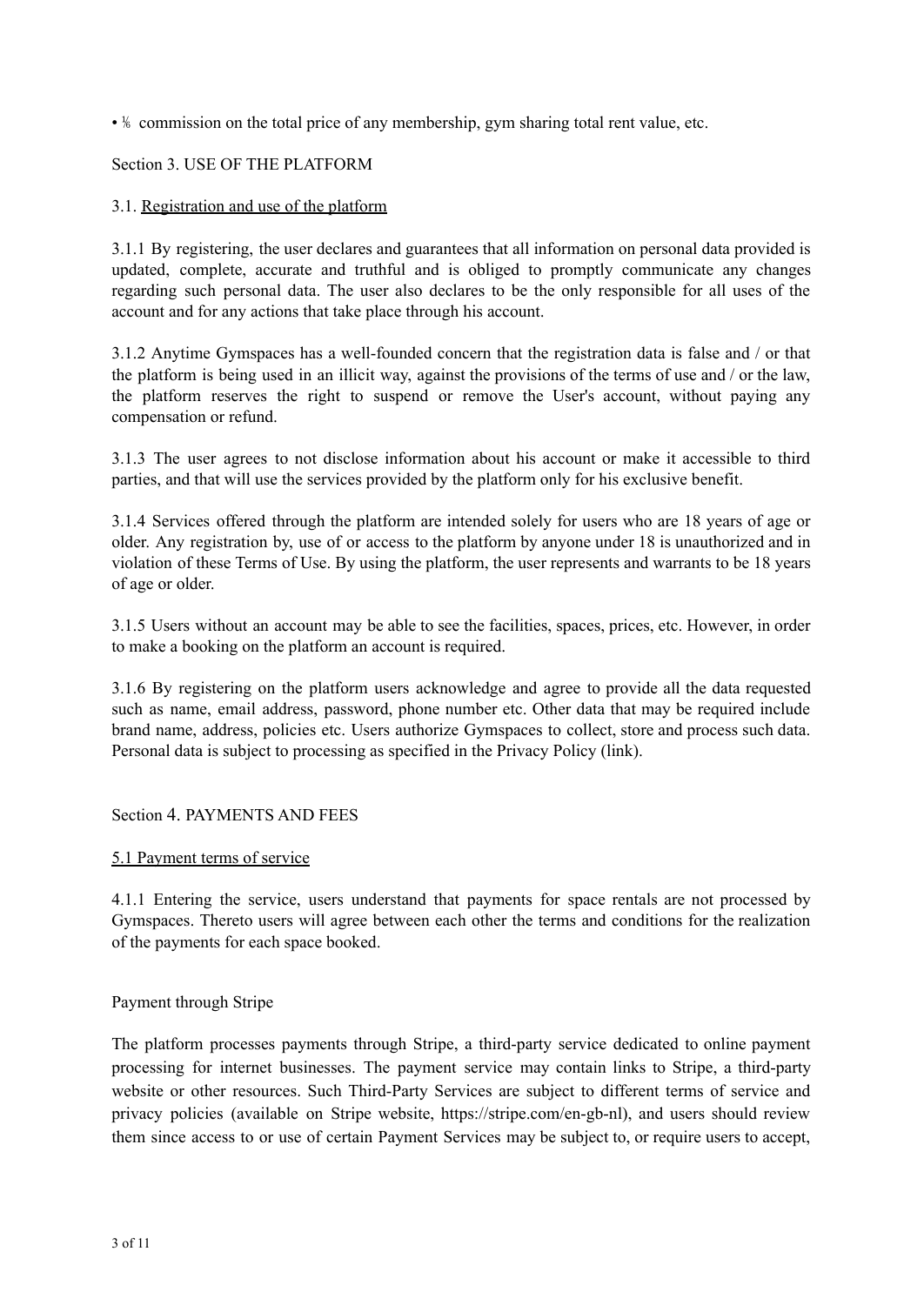additional terms and conditions. By accepting the service users allow Gymspaces to charge their payment method for all fees due (including any applicable taxes) in connection with their account.

Gymspaces will collect the fees due and applicable at the time of the booking request and once the payment for the requested booking is successfully completed, the user will receive a confirmation email, with the information about the booking made. If Gymspaces is unable to collect any amounts owed by the user under these Terms, Gymspaces may engage in collection efforts to recover such amounts.

Users will dedicate maximum effort in protecting the account. Users acknowledge and agree that anyone the user authorizes to use the account or has his account login data may use the payment services on users behalf and that the user will be responsible for any payments made by such person.

In order to verify a user's identity Gymspaces or Stripe may require and collect different types of information. The users authorize both Gymspaces and Stripe, directly or through third parties, to make any necessary inquiry to verify the user's identity. Information users may be asked to provide may include billing information and address, name, surname, government identification, ID, financial instrument information, credit or debit card information, name on the account, account type and number, payout currency etc. Depending on the payout method, selected additional information may be required. Users authorize Gymspaces to collect and store their payment method information, billing information and financial instrument information. Gymspaces may also share your information with governmental authorities as required by applicable law. Gymspaces cannot be held responsible for any loss suffered by the user because of incorrect payment method information provided by the latter.

Stripe may charge users additional fees when processing payments and Gymspaces is not responsible for any such fees and disclaims all liability in this regard. User's payment method may also be subject to additional terms of use. Please review them before using any payment method.

In the event of cancellation of a confirmed booking, Gymspaces will remit the amount due (if any) to the user as provided in section 9 about the applicable cancellation policy.

If a user chooses to use the payment services, does so voluntarily and at its sole risk. The payment services are provided "as is'', without warranty of any kind, either express or implied. Therefore users agree to release, defend, indemnify, and hold Gymspaces harmless from and against any claims, liabilities, damages, losses, and expenses, including, without limitation, reasonable legal and accounting fees, arising out of or in any way connected with the breach of these Terms, improper use of the payment services, failure to accurately report, collect or remit taxes or breach of any laws, regulations, or third-party rights.

4.1.2 Renters agree that the rental price has to be paid to the designated sport facility prior to the using the space. Sport facilities and users also accept that the platform may not list their services and process their requests if the fees applied by the platform haven't been paid.

# 4.2 Gymspaces fees

4.2.1 Sport facilities acknowledge and accept that the use of the Gymspaces service may be subject to a one time subscription fee of €30,00.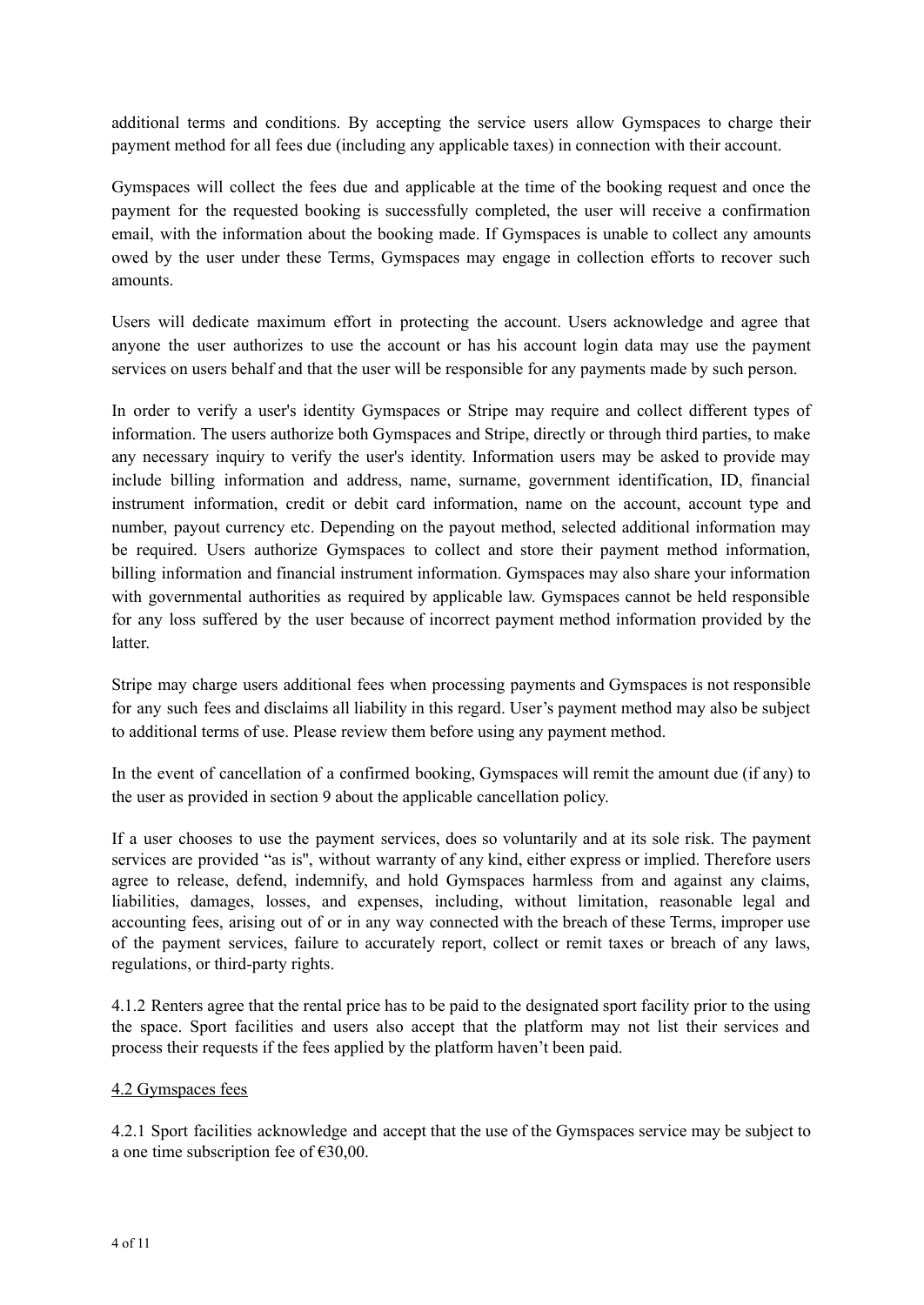4.2.2. Users acknowledge and accept that the use of the Gymspaces service may be subject to a variable facilitator fee. This facilitator fee will be due if any of the Gymspaces team members will be involved in finding a suitable space for the user.

4.2.3 Gymspaces will charge facilities 1/6 of the total rent to be received by them. In the case of any non-hourly rentals.

4.2.4 Some sport facilities may offer structured-renting memberships, which give renters the possibility to rent a space for a fixed amount of time each week for several months. In these cases, Gymspaces will charge the facility a commission of ⅙ over the total value of the contract (renting membership fee). In any circumstance, renting plans should be posted on the platform and payments should be processed through Gymspaces as well.

4.2.5 Even if for the services offered by sport facilities, there is a fee, some kind of renting may be offered to fit pros without payments, in exchange of services such as training lessons. In these cases, users acknowledge and agree that Gymspaces will estimate the value of the contract if no monetary value is agreed upon, on which Gymspaces fees will be calculated, from time to time.

# 4.3 Security deposit

4.3.1 Some Sport Facilities may require a security deposit for membership rentals. This amount may vary as it is decided by sport facilities, and is held by Gymspaces on behalf of the sport facilities. This amount will be handed to the sport facility upon its requests of reimbursement ("reimbursement request") for damages caused by the renters or their clients. In any case sport facilities are required to place the reimbursement request within 14 days from the termination of the lease period or the day the damages is caused by notifying Gymspaces. Sport Facilities are required to attach to the reimbursement request prove of the damage caused, explaining the damage occurred, providing documentation of it eg. photos, videos etc., and the person responsible. Gymspaces will notify the renter about the request proving all the information sent to Gymspaces by the Sport Facility. If no reimbursement request arrives to Gymspaces within 14 days the security deposit will be released to the renter.

#### 4.4 Service modification

4.4.1 If the renter requires a change in the lease period (this is possible only for renters that want to increase the lease period ex. from 10 weekly hours to 20 etc.) the modification should be processed through the platform where renters and sport facilities are obliged to pay the service fee according to the increase of the lease period. If renters/sport facilities increase the lease period without involving Gymspaces that agree to pay a fine of 1.000 euro each, to the platform.

#### Section 5. FACILITY RENTING AND USE

# 5.1 Terms for renters

5.1.1 Subject to meeting any requirements set by Gymspaces and/or the sport facility, you can book a space available on the Gymspaces Platform by following the respective rental process. All applicable fees, including the facilitator fee, any applicable taxes and rental price (collectively, "total fees") will be presented to you prior to renting a space. You agree to pay the total fees for any rental requested in connection with your rental request.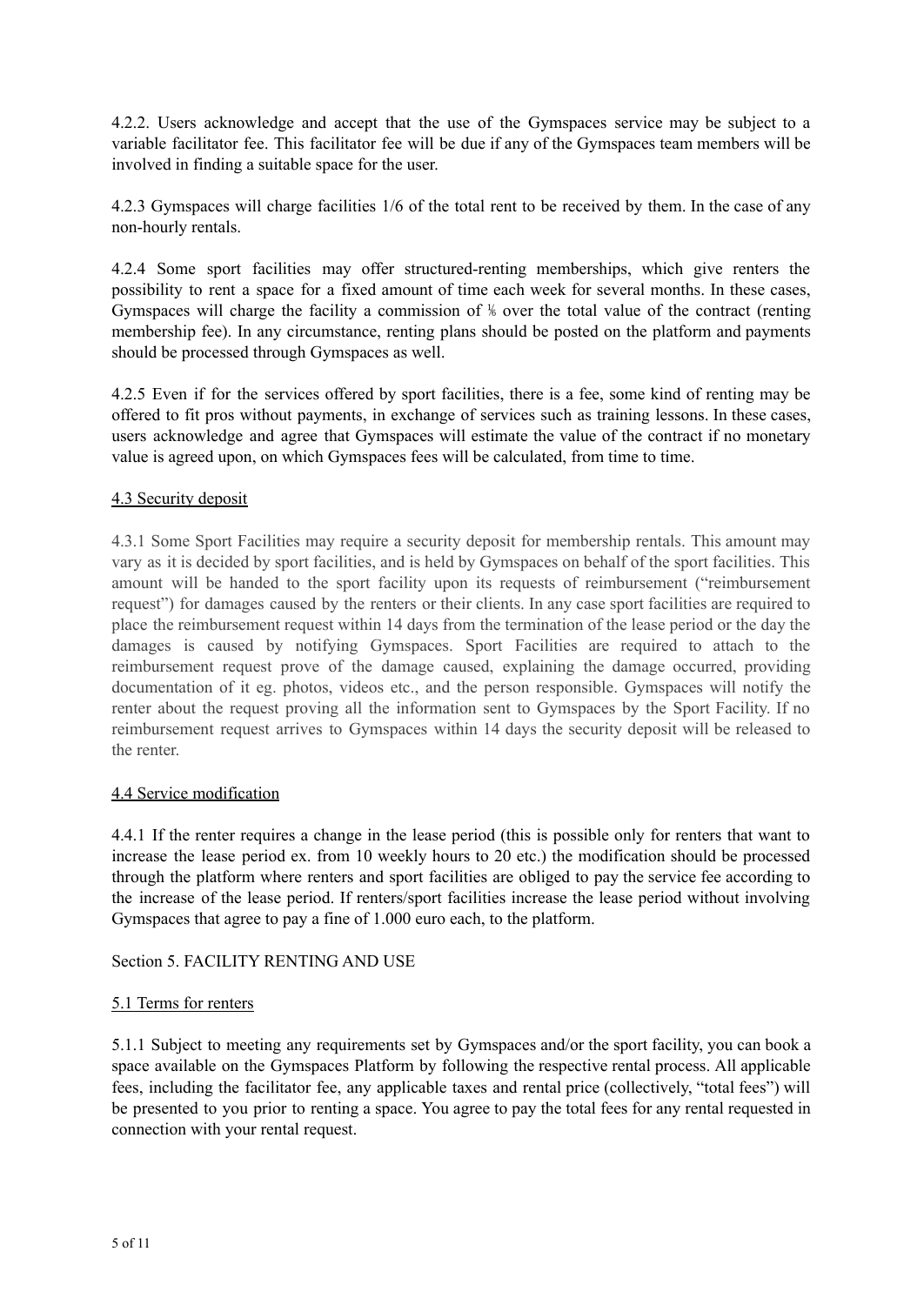5.1.2 You are not allowed to book on behalf of another renter. You are required to ensure that every additional guest meets any requirements set by the sport facility, and is made aware of and agrees to these Terms and any terms and conditions, rules and restrictions set by the sport facility. If one of your guests is a minor, you represent and warrant that you are legally authorized to act on behalf of the minor.

5.1.3 You understand that a confirmed rental of a space is a limited license granted to you by the sport facility to enter, occupy and use the space for the duration of your stay, during which time the sport facility (only where and to the extent permitted by applicable law) retains the right to re-enter the space, in accordance with your agreement with the sport facility.

5.1.4 Fitpros who rent a Sport facility are obligated to use these spaces in a professional, courteous and workmanlike manner. These users will be the sole responsible towards the sport facility and its clients for any damage caused. Prior to the use of the facility, every sport facility has the obligation to inform the Fitpros about the specific rules, regulations and procedures applied by each facility. Fitpros will receive sport facility-specific rules through email. Fitpros and their guests/clients will be the sole responsible, and will keep Gymspaces harmless, from any steal, damage or alteration that occur during or after the use of the facility or its equipment. Gymspaces is not responsible for any damage or theft or injury happening to the Fitpros or their clients/guests.

5.1.5 Everyone that rents a space is responsible for leaving the space in the condition that it was provided. If any issue arises between sport facilities and customers/personal trainers will be settled outside the platform, applying the terms specified in the sport facility internal regulations.

5.1.6 Renters may be provided with entry keys, cards, QR codes or other access codes from the Sport Facility, which the Host allows the renter/Fitpros to use, but that remains Host property at all times. Fitpros shall not make any copies of them or allow anyone else to use them without the Host's consent. Any loss of keys or entry cards must be reported to the Host immediately, and Fitpros must pay the cost of replacement keys or cards and or changing locks, if required by the Host. Fitpros shall not place any additional locks or bolts of any kind upon any of the doors or windows of the Space or Sport Facility nor make any changes to existing locks or the mechanisms thereof.

5.1.7 Renters agree that they will not, directly or indirectly, individually or through others contact or try to convert clients of other renters utilizing information available on Gymspaces. In cases, such occurrence is proved the renter will be obliged to pay a fine of 1000 euro to the platform and 1000 euro to the other renter. The fine will not apply in case of agreement between the renters regarding the acquisition of the client of a renter by another renter who uses Gymspaces to rent a Sport Facility.

5.1.8 Renters cannot, privately, contact sport facilities listed in the platform, (which renters have discovered through the platform), in order to make a booking, not utilizing the platform but using information found in it. In cases such an event occurs, renters and sport facilities shall each, on the first demand of Gymspaces, pay a penalty of  $\epsilon$ 500,00.

5.1.9 Renters and their clients are allowed to record videos and take pictures during the time they rent a facility, and also to distribute these free of charges or claims on social media platforms.

# 5.2 Terms for sport facilities

5.2.1 When creating a listing through the Gymspaces Platform you must (i) provide complete and accurate information about your space (such as a description, pictures, location, and availability), (ii) disclose any deficiencies, restrictions and requirements and (iii) provide any other pertinent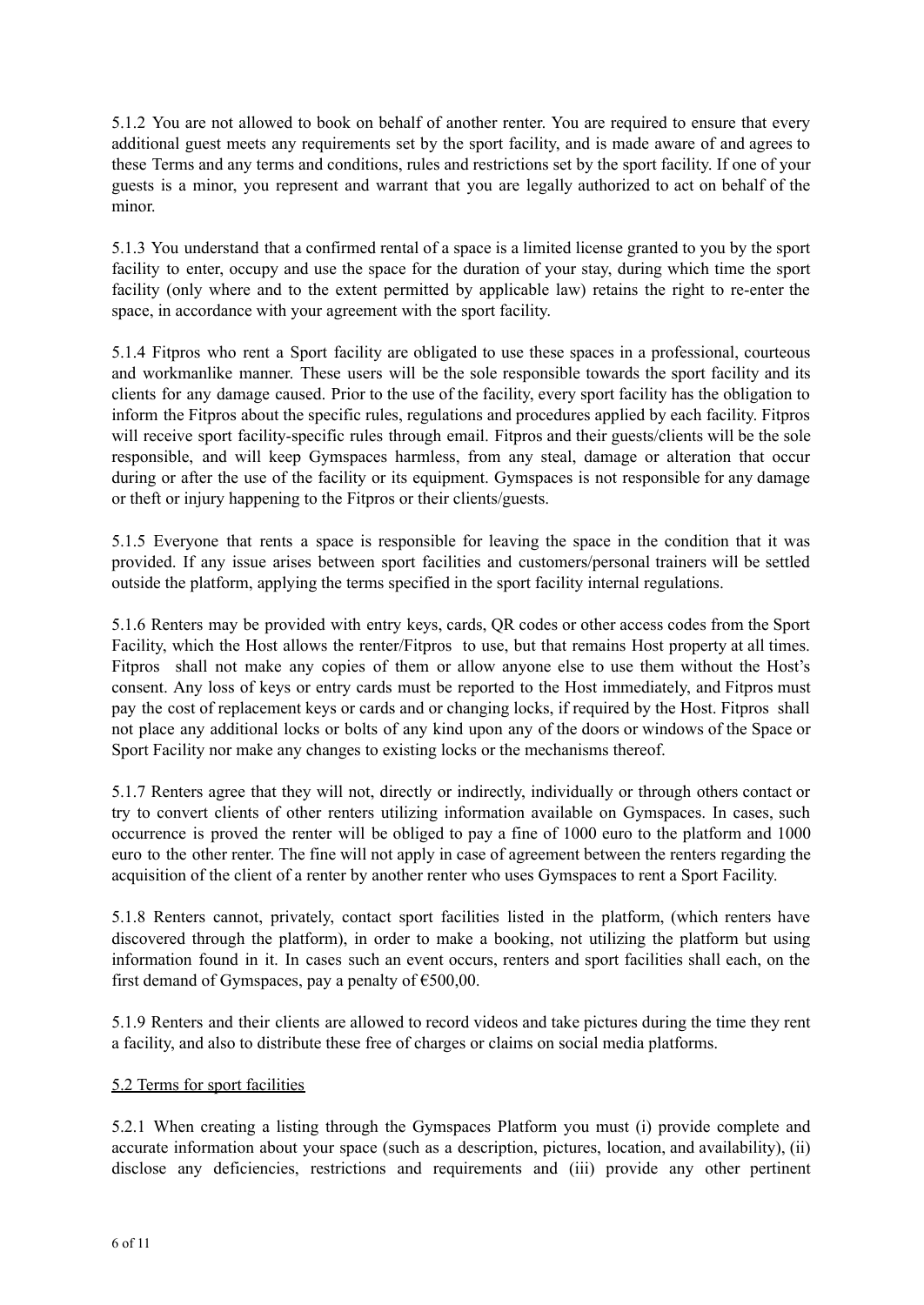information requested by Gymspaces. You are responsible for keeping your listing information up-to-date at all times. Furthermore, it is allowed to rent out one space to multiple renters at the same time (if the space allows the renters to work without hindrance of the other people present).

5.2.2 You are solely responsible for setting the price (including any taxes if applicable, or charges such as cleaning fees) and rules for your spaces. Once a renter requests a rental of your space, you may not request that the renter pays a higher price than in the listing.

5.2.3 Any terms and conditions included in your listing, in particular in relation to cancellations, must not conflict with these Terms or the relevant cancellation policy for your listing.

5.2.4 When you accept or have pre-approved a rental/request by a renter, you are entering into a legally binding agreement with the renter and are required to provide your space(s) to the renter as described in your listing when the rental request is made. You also agree to pay the applicable facilitator fee and any applicable taxes.

5.2.5 Sport facilities are required to provide the renters with the terms and conditions of use of the sport facilities directly in the platform listing specially if there are any special conditions as eg. regarding liability, payments, rules of conducts, cancellation policies etc. that fitpros should know and evaluate in advance.

5.2.6 Sport facility owners and other users, if applicable, are obliged to declare and pay all applicable and due taxes connected to their business activity. Therefore, they agree to release, defend, indemnify, and hold Gymspaces harmless from and against any claims, liabilities, damages, losses, and expenses, including, without limitation, reasonable legal and accounting fees, arising with regard to the previous.

# Section 6. LIMITATION OF LIABILITY

# 6.1 Content on the platform

6.1.1 Gymspaces is committed to ensure correct and up-to-date information. However, Gymspaces cannot be held responsible for the accuracy or completeness of the content published on the platform, and will not be held responsible for the correctness, accuracy and truthfulness of the information provided by users.

6.1.2 Gymspaces will not be held responsible for the utilization users make of the platform, neither will it be held responsible for any discrepancies and / or inaccuracies in the information provided by the sports facilities / Fitpros.

6.1.3 When creating or using the platform users may be asked to or may voluntarily provide information about the services they offer, a space, comments, or other information including text, images, or videos. Renters and sport facilities assume full responsibility for the accuracy and truthfulness of the data communicated through the platform, and will be held fully responsible for the ownership of the data published in the platform, assuming all responsibility regarding the content, with express exemption of the platform from any liability and obligation to verify and/or control the data provided. Gymspaces, therefore, cannot be held responsible for the data provided by renters and sport facilities (included but not limited to: photographs, logos, trademarks, images, texts, videos, audio files, documents, graphics, diagrams, projects, etc.), which declare do not violate any copyright, trademark, patent or third party right deriving from law, agreement or custom. Renters and sport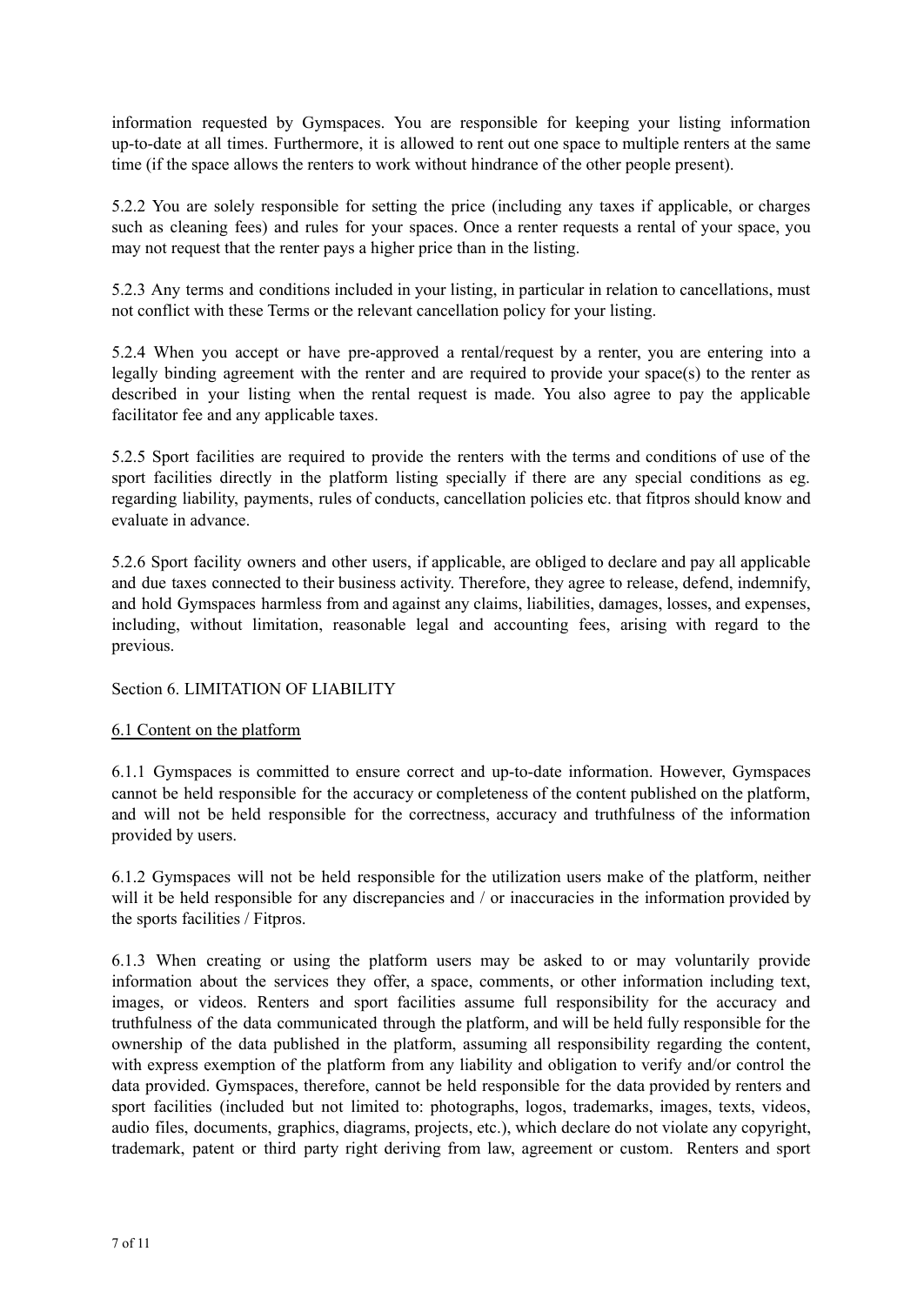facilities also agree to indemnify, defend and hold Gymspaces harmless for any damages or losses based on third-party claims that content violates proprietary or privacy rights.

6.1.4 Users grant Gymspaces a fully-paid, worldwide, non-exclusive, perpetual license to use, copy, transmit, distribute, modify, publicly display, and sublicense any content they provide to the platform.

6.1.5 Users may never post any content that is defamatory, obscene, profane, or pornographic, is abusive, harassing, or disrespectful to other users, violates applicable Laws, including those prohibiting discrimination, false advertising, privacy, or unlawful marketing, is intended to deceive or mislead, is false or inaccurate, contains marketing or promotional content unrelated to the services offered or includes sensitive personal information. Users will not knowingly or negligently provide any content that contains viruses, Trojan horses, and other harmful content. While Gymspaces attempts to identify any kind of harmful content, we are not liable for and disclaim all responsibility for ensuring that content is free from such content.

### 6.2 Use of the platform

6.2.1 As the provider of the Gymspaces Platform, Gymspaces does not own, create, sell, resell, provide, control, manage, offer, deliver, or supply any Spaces. Sport facilities alone are responsible for their Spaces. When Users make or accept a rental request, they are entering into a legally binding agreement directly with each other. Gymspaces is not and does not become a party to or other participant in any contractual relationship between users, nor is Gymspaces a real estate broker or insurer. Gymspaces is not acting as an agent in any capacity for any user. Gymspaces being only a marketplace that connects users and hence, is not responsible in any way for what happens to the users during the rental period or the classes.

6.2.2 If you choose to use the Gymspaces Platform as a sport facility, your relationship with Gymspaces is limited to being an independent, third-party contractor, and not an employee, agent, joint venture or partner of Gymspaces for any reason, and you act exclusively on your own behalf and for your own benefit, and not on behalf, or for the benefit, of Gymspaces. Gymspaces does not, and shall not be deemed to, direct or control you generally or in your performance under these Terms specifically, including in connection with your provision of the spaces. You acknowledge that you have complete discretion whether to list spaces or otherwise engage in other business or employment activities.

6.2.3 Gymspaces acts as a mere intermediary and cannot guarantee that users will fulfil their obligations. Any discrepancy that may arise between the reservations made and the actual realization of the service is attributable exclusively to the users.

6.2.4 Users declare and guarantee to keep harmless Gymspaces as well as the subjects connected to it or controlled by it, its representatives, employees, collaborators, as well as its partners from any compensation obligation, including legal fees, which may arise in relation to the use of the website and / or the use of the services promoted on the website.

6.2.5 Gymspaces declines all responsibility for any user claims relating to the impossibility of using the services of the website for any reason.

6.2.6 Gymspaces reserves the right to disconnect its services (or any part thereof) temporarily or permanently at any time. The user acknowledges that Gymspaces cannot, in any way, be held responsible towards the user himself or towards third parties for the suspension or interruption of his services.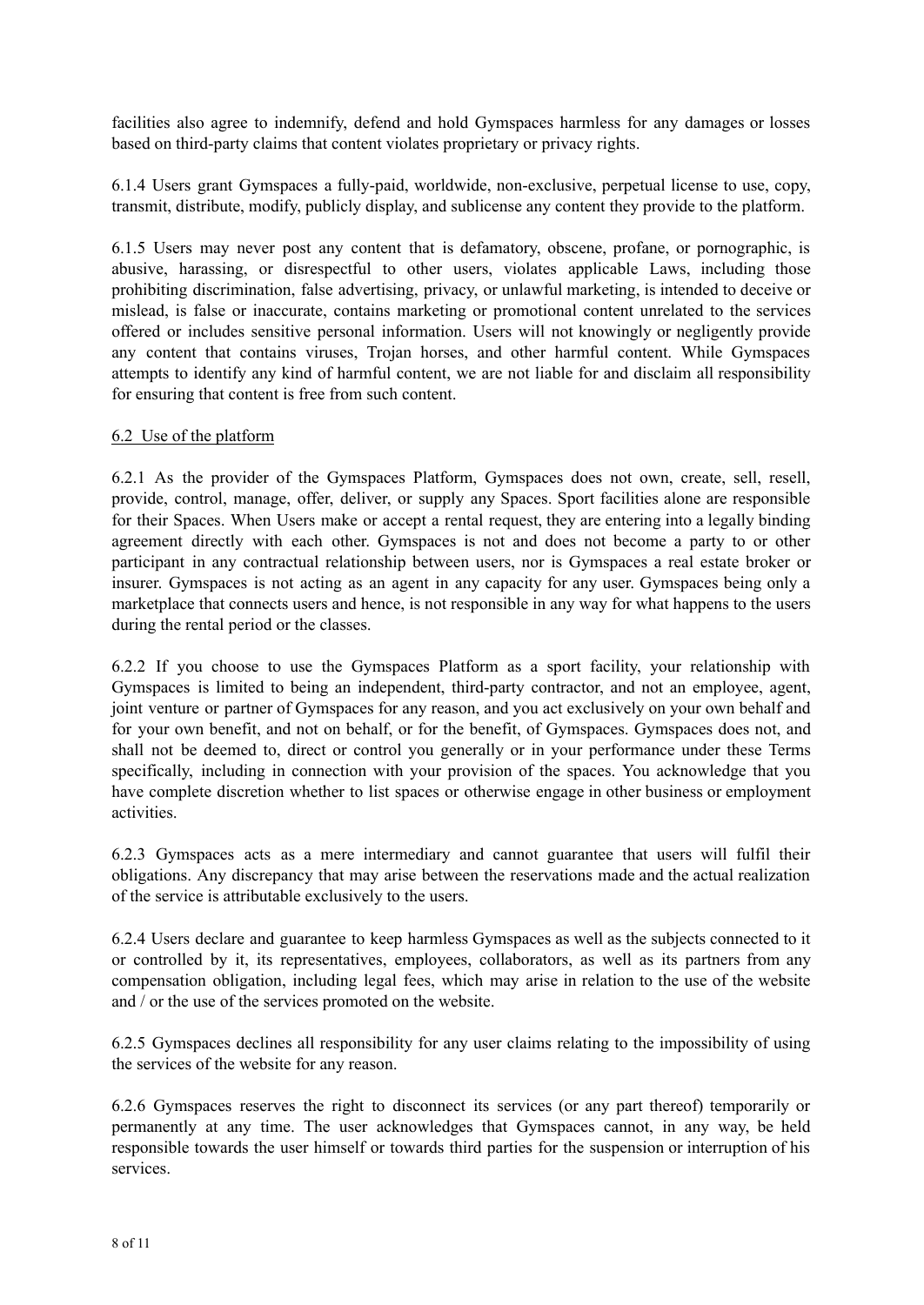6.2.7 Gymspaces will not be liable for damages of any kind resulting from the use of this platform, including direct, indirect, incidental, punitive and consequential damages.

6.2.8 Users acknowledge that the services rendered under these terms and conditions of use shall be solely as an independent contractor. Users shall not enter into any contract or commitment on behalf of others. The parties further acknowledge that they are not considered an affiliate or subsidiary of the other party, and it is expressly understood that this partnership is not a joint venture, they have no authority, explicit or implicit, to commit, oblige, or represent the other party and make representations on its behalf. Nothing herein is intended nor shall be construed for any purpose as creating the relation of employer and employee or agent and principal between the parties, and will not entitled them to any employment right or benefit.

### 6.3 Insurance

7.3.1 Renters acknowledge that Gymspaces highly recommends them to have an insurance policy for the service they will offer to their clients, as Gymspaces will not be held responsible for any kind of damage caused to clients of the renter or the sport facility by anyone. Sport facilities and Gymspaces will not be held responsible for any kind of injury or damage caused to clients of the renter, who are urged to obtain a physical examination from a doctor before using any exercise equipment or participating in any exercise activity. Renters will inform and advise their clients of the activities they will perform, and the latter agree that by participating in physical exercise or training activities, do so entirely at their own risk. Any recommendation for changes in diet including the use of food supplements, weight reduction and/or body building enhancement products are entirely their responsibility and clients of the renter should consult a physician prior to undergoing any dietary or food supplement changes if they consider so. Renters will make sure that clients are voluntarily participating in any activity and use of these sport facilities and premises and assume all risks of injury, illness, death or any loss of your personal property, holding sport facilities and Gymspaces harmless, indemnify and defend them against any and all claims, liabilities, damages, liens and expenses (including, without limitation, reasonable attorney's fees) arising directly or indirectly from any such occurrences, being Gymspaces only a marketplace that connects users and not responsible in any way for what happens to the users during the rental period or the classes. If an event occurs which includes financial loss, users will be in each case responsible for keeping Gymspaces harmless. So, renters expressly agree to release and discharge Gymspaces from any and all claims or causes of action and agree to voluntarily give up or waive any right that may otherwise have to bring a legal action against the platform for personal injury or property damage.

#### Section 9. CANCELLATION POLICY

#### 9.1 Account cancellation terms

9.1.1 Users have the possibility to unsubscribe from the platform simply by sending an email to support $(a)$ gymspaces.nl, clearly expressing the will to unsubscribe from the platform.

9.1.2 Once the subscription to the platform is canceled, the user will lose any right connected to his account.

#### 9.2 Service cancellation and refund

9.2.1 Users agree to respect the reservation made through this service. In order to maintain the quality of the service offered, any cancellation of hourly rentals must be made up to 24 hours before the rental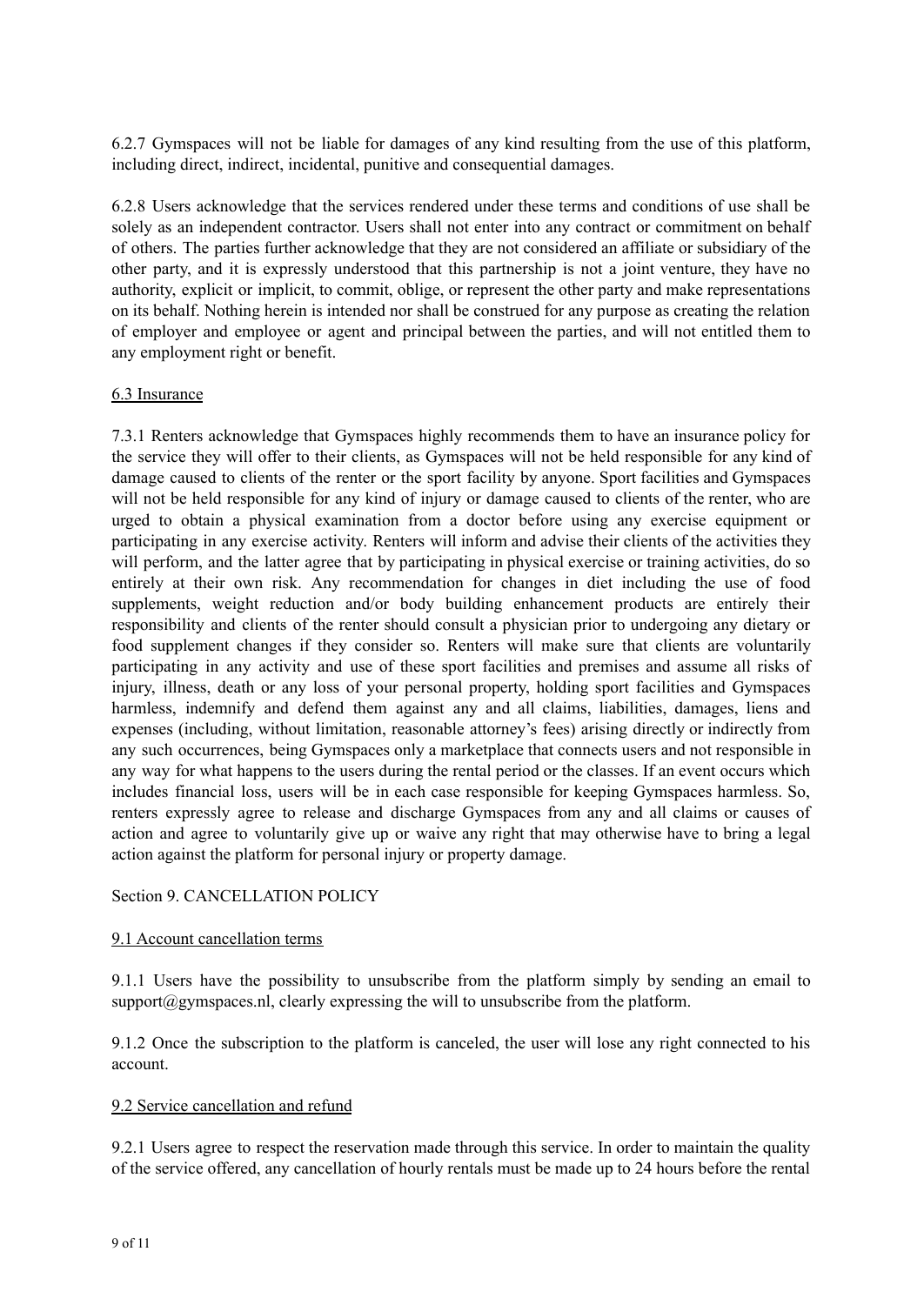period starts in order to avoid the application of fines. In this case the renter will be entitled to a full refund. For structured-renting memberships (memberships), renters will not be eligible for a refund if they cancel their membership before due date, unless otherwise determined by specific sport facility cancellation policies made available to the renters by the sport facilities, or unless the membership is cancelled due to Sport Facility space unavailability.

9.2.2 Gymspaces' fees charged for the provision of intermediary services through the platform are not refundable as the service provided through the platform is considered fully executed. Cancelations are made by contacting the sport facility of which one has rented a space, or by contacting Gymspaces. Additionally, the parties involved should contact Gymspaces that a rental has been cancelled. Frequent cancellation may be paired with a suspension of the service. If the personal trainer cancels less than 24 hours in advance, no refund will be provided.

9.2.3 Sport Facility can cancel an hourly rental without a penalty up to 24 hours in advance. Otherwise, a penalty of €50 is applied. Fees paid to Gymspaces are not refundable. Sport Facilities will be able to cancel a service any time due to force majeure *i.e.* safety concerns, natural disasters, extenuating circumstances etc. Regarding structured-renting memberships, if sport facilities cancel a membership prior to its terminations, they will be obliged to pay the pertaining renter a penalty of 1500 euro.

9.2.4 Renters can cancel an hourly rental without a penalty up to 24 hours in advance. Otherwise, a penalty equal to the renting price is applied. Fees paid to Gymspaces are not refundable. Renters will be able to cancel a service any time due to force majeure i.e. safety concerns, natural disasters, extenuating circumstances etc. Regarding structured-renting memberships, this Agreement may not be terminated prior to the end of the Commitment Term, and any such termination shall constitute a breach of this Agreement. To terminate your Structured Renting Membership at the end of the Commitment Term, you must provide us at least five (5) days' notice prior to the last day of your Commitment Term. Otherwise, unless otherwise agreed upon, your Gymspaces Structured Renting Membership shall continue on a month-to-month basis until terminated in accordance with this Agreement. To terminate your Gymspaces Structured Renting Membership during any month-to-month term, you must provide us with at least five (5) days' written notice prior to the last day of a calendar month. You will remain liable for past due amounts, and we may exercise our rights to collect due payment, despite termination or expiration of your Gymspaces Structured Renting Membership.

Section 10. ADDITIONAL LEGAL TERMS

# 10.1 Terms and conditions modification

10.1.1 Gymspaces reserves the right to modify these Terms at any time in accordance with this provision. If we make changes to these Terms, we will post the revised Terms on the Gymspaces Platform and update the "Last Updated" date at the top of these Terms. We will also provide you with notice of the modifications by email at least thirty (30) days before the date they become effective. If you disagree with the revised Terms, you may terminate this agreement with immediate effect. We will inform you about your right to terminate the agreement in the notification email. If you do not terminate your agreement before the date the revised Terms become effective, your continued access to or use of the Gymspaces Platform will constitute acceptance of the revised Terms.

# 10.2 Applicable law and jurisdiction